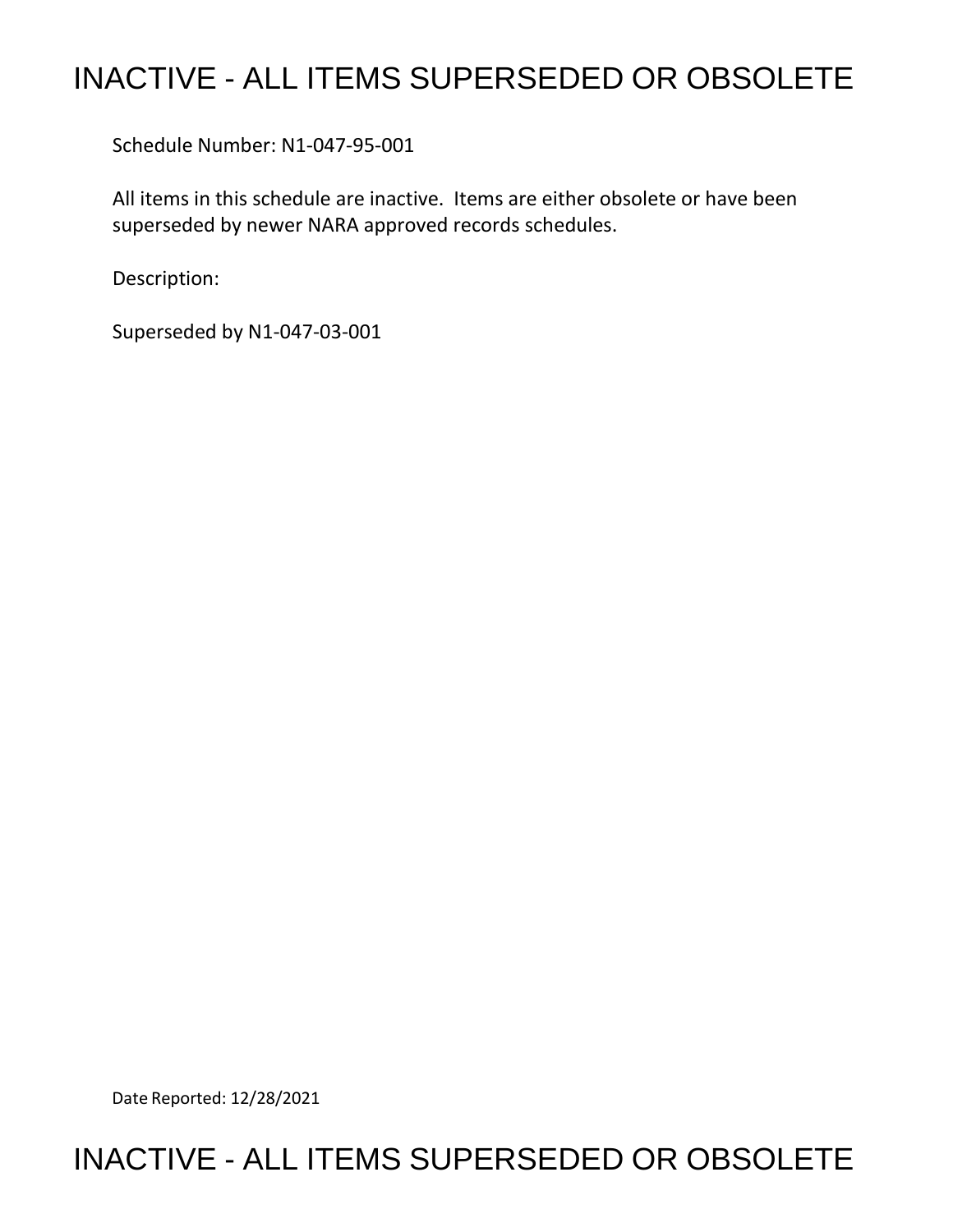|                                                             | <b>REQUEST FOR RECORDS DISPOSITION AUTHORITY</b>                                                                                                                                                                                      |                  |       | <b>LEAVE BLANK (NARA use only)</b>                                                     |                                       |
|-------------------------------------------------------------|---------------------------------------------------------------------------------------------------------------------------------------------------------------------------------------------------------------------------------------|------------------|-------|----------------------------------------------------------------------------------------|---------------------------------------|
|                                                             | (See Instructions on reverse)                                                                                                                                                                                                         |                  |       | <b>JOB NUMBER</b><br>-47.99                                                            |                                       |
|                                                             | <sup>TO</sup> NATIONAL ARCHIVES and RECORDS ADMINISTRATION (NIR)                                                                                                                                                                      |                  |       | DATE RECEIVED                                                                          |                                       |
| WASHINGTON, DC 20408                                        |                                                                                                                                                                                                                                       |                  |       |                                                                                        |                                       |
| 1 FROM (Agency or establishment)<br>Health & Human Services |                                                                                                                                                                                                                                       |                  |       | NOTIFICATION TO AGENCY                                                                 |                                       |
|                                                             | 2. MAJOR SUBDIVISION                                                                                                                                                                                                                  |                  |       | In accordance with the provisions of 44                                                |                                       |
|                                                             | Social Security Administration                                                                                                                                                                                                        |                  |       | U S C 3303a the disposition request,<br>including amendments, is approved except       |                                       |
|                                                             | <b>3 MINOR SUBDIVISION</b>                                                                                                                                                                                                            |                  |       | tor items that may be marked "disposition<br>not approved" or "withdrawn" in column 10 |                                       |
|                                                             | 4 NAME OF PERSON WITH WHOM TO CONFER 5 TELEPHONE                                                                                                                                                                                      |                  |       | <b>DATE</b><br>ARCHIVIST OF THE UNITED STATES                                          |                                       |
|                                                             | ratuaia<br>Glover<br>Patricia JA                                                                                                                                                                                                      | $(410)$ 965-6108 |       | amesu                                                                                  | m vane                                |
|                                                             | 6 AGENCY CERTIFICATION                                                                                                                                                                                                                |                  |       |                                                                                        |                                       |
|                                                             |                                                                                                                                                                                                                                       |                  |       |                                                                                        |                                       |
|                                                             |                                                                                                                                                                                                                                       |                  |       |                                                                                        |                                       |
|                                                             | I hereby certify that I am authorized to act for this agency in matters pertaining to the disposition of its records and that the records proposed for disposal on the attached $\frac{4}{\sqrt{2}}$ page(s) are not now needed for t |                  |       |                                                                                        |                                       |
| Agencies,                                                   |                                                                                                                                                                                                                                       |                  |       |                                                                                        |                                       |
| $\mathbf{x}$                                                | is not required;                                                                                                                                                                                                                      | is attached; or  |       | has been requested                                                                     |                                       |
| <b>DATE</b>                                                 | SIGNATURE OF AGENCY REPRESENTATIVE                                                                                                                                                                                                    |                  | TITLE |                                                                                        |                                       |
|                                                             | Hrunduis Tarmen Er.<br>$\perp$ 3                                                                                                                                                                                                      |                  |       |                                                                                        |                                       |
| JAN                                                         |                                                                                                                                                                                                                                       |                  |       | DHHS Records Management Officer                                                        |                                       |
|                                                             |                                                                                                                                                                                                                                       |                  |       |                                                                                        |                                       |
|                                                             |                                                                                                                                                                                                                                       |                  |       | 9 GRS OR                                                                               |                                       |
|                                                             | 8 DESCRIPTION OF ITEM AND PROPOSED DISPOSITION                                                                                                                                                                                        |                  |       | <b>SUPERSEDED</b><br><b>JOB CITATION</b>                                               |                                       |
|                                                             |                                                                                                                                                                                                                                       |                  |       |                                                                                        |                                       |
|                                                             | Title XVI Supplemental Security Income Claims                                                                                                                                                                                         |                  |       |                                                                                        |                                       |
|                                                             | Folders and Postentitlement Records                                                                                                                                                                                                   |                  |       |                                                                                        | 10 ACTION<br>TAKEN (NARA<br>USE ONLY) |
|                                                             |                                                                                                                                                                                                                                       |                  |       |                                                                                        |                                       |
|                                                             | SSI CLAIMS FOLDERS                                                                                                                                                                                                                    |                  |       | $NI-47-89-1 (l.c.)$                                                                    |                                       |
|                                                             |                                                                                                                                                                                                                                       |                  |       |                                                                                        |                                       |
|                                                             |                                                                                                                                                                                                                                       |                  |       |                                                                                        |                                       |
| NO.                                                         | Postentitlement Records                                                                                                                                                                                                               |                  |       |                                                                                        |                                       |
|                                                             |                                                                                                                                                                                                                                       |                  |       |                                                                                        |                                       |
|                                                             | (See attached)                                                                                                                                                                                                                        |                  |       |                                                                                        |                                       |
|                                                             |                                                                                                                                                                                                                                       |                  |       |                                                                                        |                                       |
|                                                             |                                                                                                                                                                                                                                       |                  |       |                                                                                        |                                       |
|                                                             |                                                                                                                                                                                                                                       |                  |       |                                                                                        |                                       |
|                                                             |                                                                                                                                                                                                                                       |                  |       |                                                                                        |                                       |
|                                                             |                                                                                                                                                                                                                                       |                  |       |                                                                                        |                                       |
|                                                             |                                                                                                                                                                                                                                       |                  |       |                                                                                        |                                       |
|                                                             |                                                                                                                                                                                                                                       |                  |       |                                                                                        |                                       |
|                                                             |                                                                                                                                                                                                                                       |                  |       |                                                                                        |                                       |
| <b>ITEM</b>                                                 |                                                                                                                                                                                                                                       |                  |       |                                                                                        |                                       |
|                                                             |                                                                                                                                                                                                                                       |                  |       |                                                                                        |                                       |
|                                                             |                                                                                                                                                                                                                                       |                  |       |                                                                                        |                                       |
|                                                             |                                                                                                                                                                                                                                       |                  |       |                                                                                        |                                       |
|                                                             |                                                                                                                                                                                                                                       |                  |       |                                                                                        |                                       |
|                                                             | rus pent to Roency, NCF 8/2                                                                                                                                                                                                           |                  |       |                                                                                        |                                       |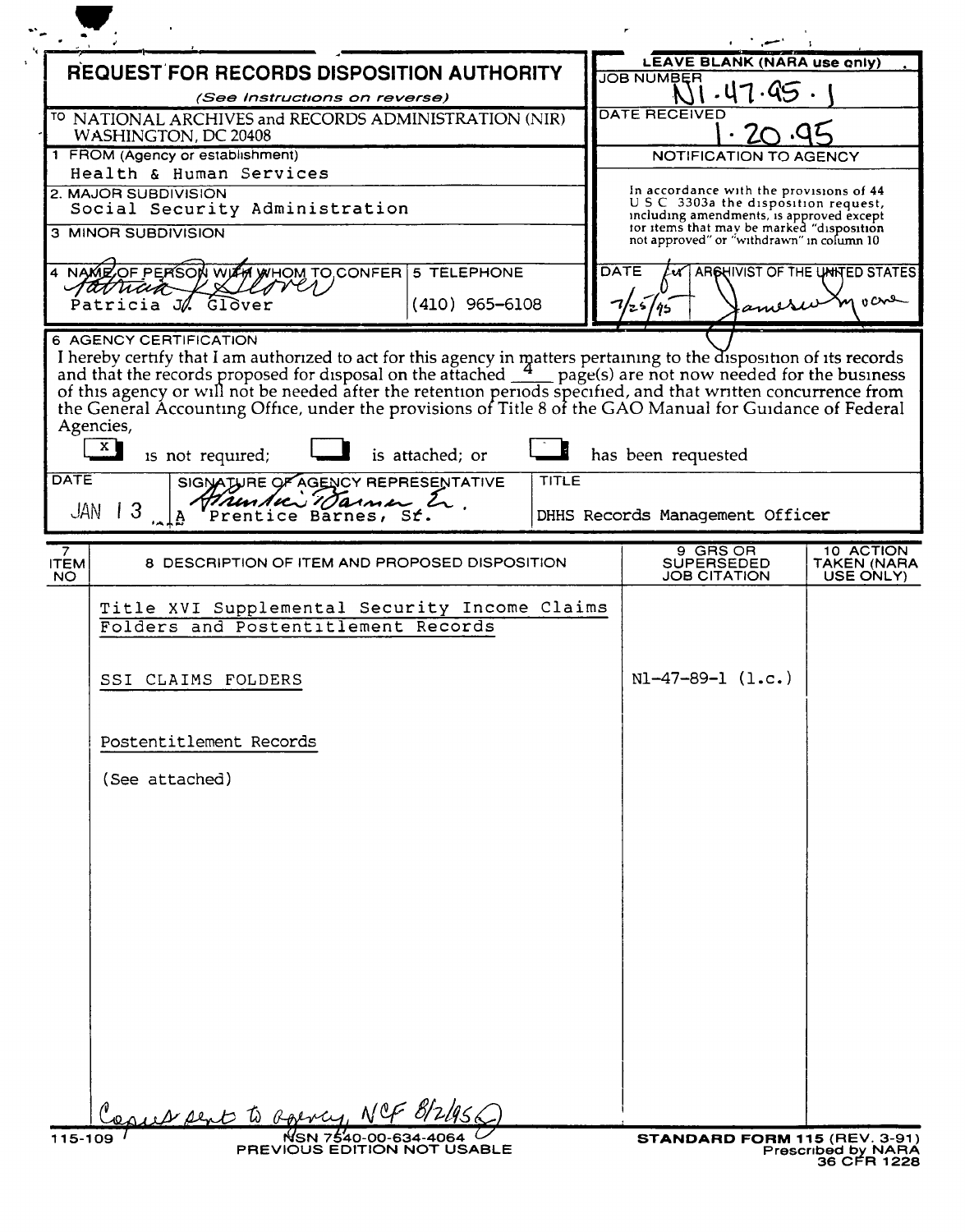### 2 of <sup>4</sup>

## **SSI Claims Folders and Postentitlement Records**

 $\mathcal{L}_\mathcal{S} = \mathcal{L}_\mathcal{S}$  . The set of the set of the set of the set of the set of the set of the set of the set of the set of the set of the set of the set of the set of the set of the set of the set of the set of the

These claims folders contain all pertinent material accumulated in the adjudication of a claim for supplemental security income (SSI) payments. Included are the initial claims application, supporting documentation, and the award/denial notices. The folder may also contain postentitlement records relating to redeterminations of entitlement, changes of payee, and/or overpayment/underpayment activity. For SSI claims based on blindness/disability, the folder also contains documentation of the disability determination and continuing disability determination reviews and supporting medical evidence.

#### Proposed Disposition:

Subject to specific exceptions determined by SSA whereby records would be retained for a longer period of time, SSA will adhere to the following disposition schedule:

*Folders for awarded claims based on age, including those currently in pay status:* Destroy 7 years after the adjudication date of the most recently awarded claim, provided the folder does not contain postentitlement material less than 7 years old.

*Folders for awarded claims based on disability/blindness, including those currently in pay status:* Destroy 7 years after the date of adjudication of the most recently awarded claim if:

- 1. The disability is a condition other than drug addiction or alcoholism; and
- 2. Either of the following conditions is true:
	- A. The claimant/beneficiary has attained age 59 years or older and has "medical improvement possible" or "medical improvement not expected" diary.
	- B. The claimant has attained age 65.

For *postentitlement records:* Destroy 7 years after the action is processed to completion.

#### Exceptions:

1. Any claims or postentitlement folder or documentation where fraud or abuse is under investigation or legal action is underway and/or anyone on the record is or potentially could be affected by a court case, including class actions, will be retained until conclusion of the investigation or legal action. This is true for both awarded and denied claims.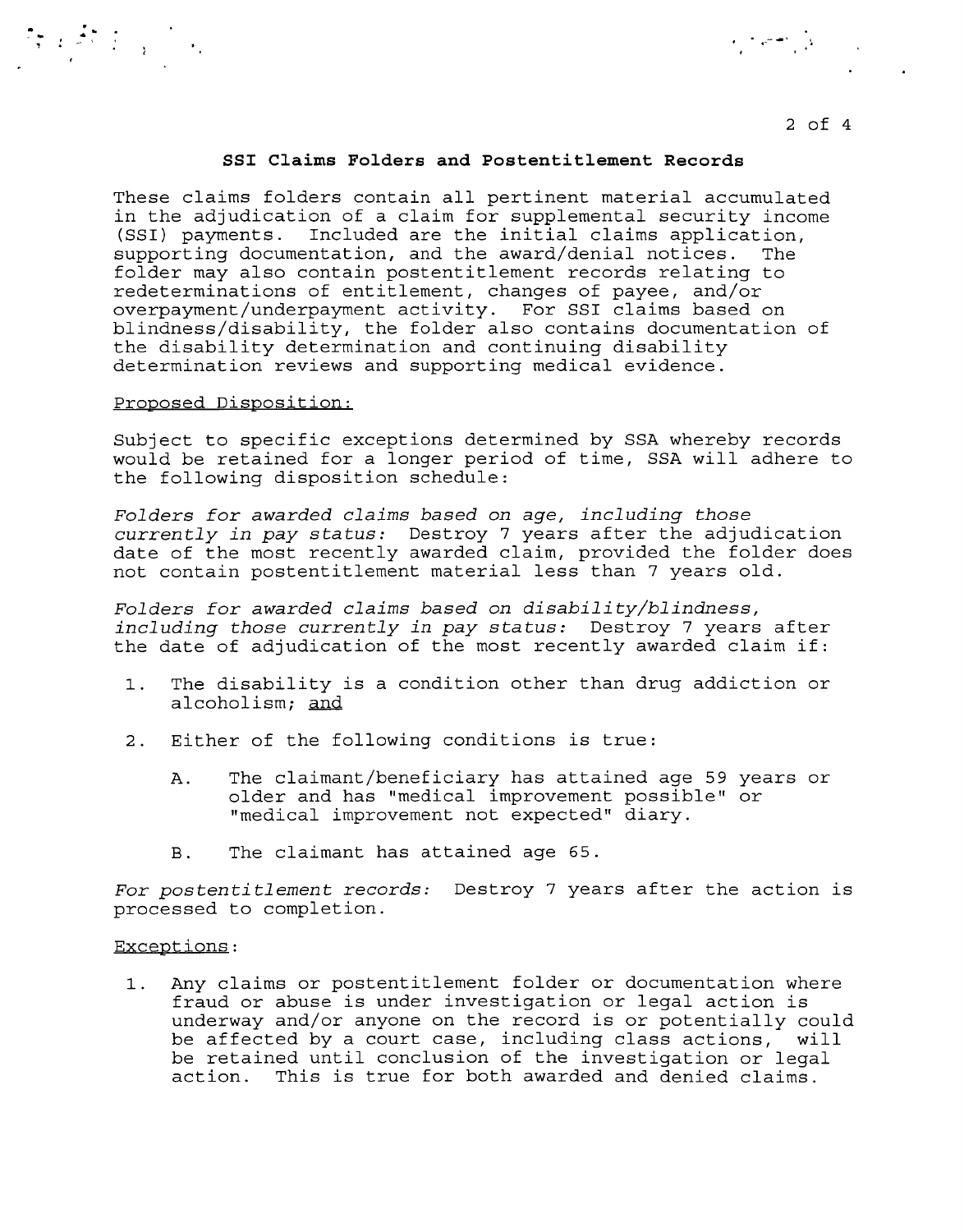2. When there is an overpayment or underpayment outstanding, the folder will not be destroyed until 2 years after that individual's nonmedical termination event or 5 years after his/her medical termination event. This supersedes disposition authority Nl-47-89-1(1.c.).

. The contract of the contract of the contract of the contract of the contract of the contract of the contract of the contract of the contract of the contract of the contract of the contract of the contract of the contrac

- 3. For entitled beneficiaries: In those limited situations where SSA's electronic file contains insufficient information for maintenance of the record (e.g.,paper special determination material), the folder will not be destroyed until 2 years after the final nonmedical termination date or 5 years after the final medical termination date, whichever is later.
- 4. These disposition instructions apply only to hardcopy claims documentation. Transaction and payment histories are maintained indefinitely on SSA's electronic data bases pending development of a separate disposition schedule for machine readable record (the Supplemental Security Record).

### Rationale:

*For nonmedical records contained in folders:* With the dramatic increase in information stored electronically, current procedures and improved safeguards, nonmedical paper records are no longer necessary to maintain the benefit records of entitled individuals. Accordingly, these paper records may be destroyed even while the beneficiaries are entitled and in pay status without jeopardizing the rights of the public or the Government. The suggested 7-year period provides for retention until the statute of limitation on civil and criminal court actions has lapsed.

*For medical records contained in folders:* The proposed disposition brings title XVI policy into conformity with title II policy (covered under disposition authority Nl-47-89-1 (2)) which has proven adequate to safeguard the rights of the public and the Government

Office of the General Counsel Certification:

I have reviewed the record descriptions and their respective proposed dispositions. I am of the opinion that the records will be maintained for a period of time sufficient to protect the legal and financial rights of the Government and of people directly affected by the Agency's activities.

 $\frac{1}{\frac{1}{\sqrt{1}}\sqrt{1}}$   $\frac{1}{\sqrt{1}}\sqrt{1}$   $\frac{1}{\sqrt{1}}\sqrt{1}$